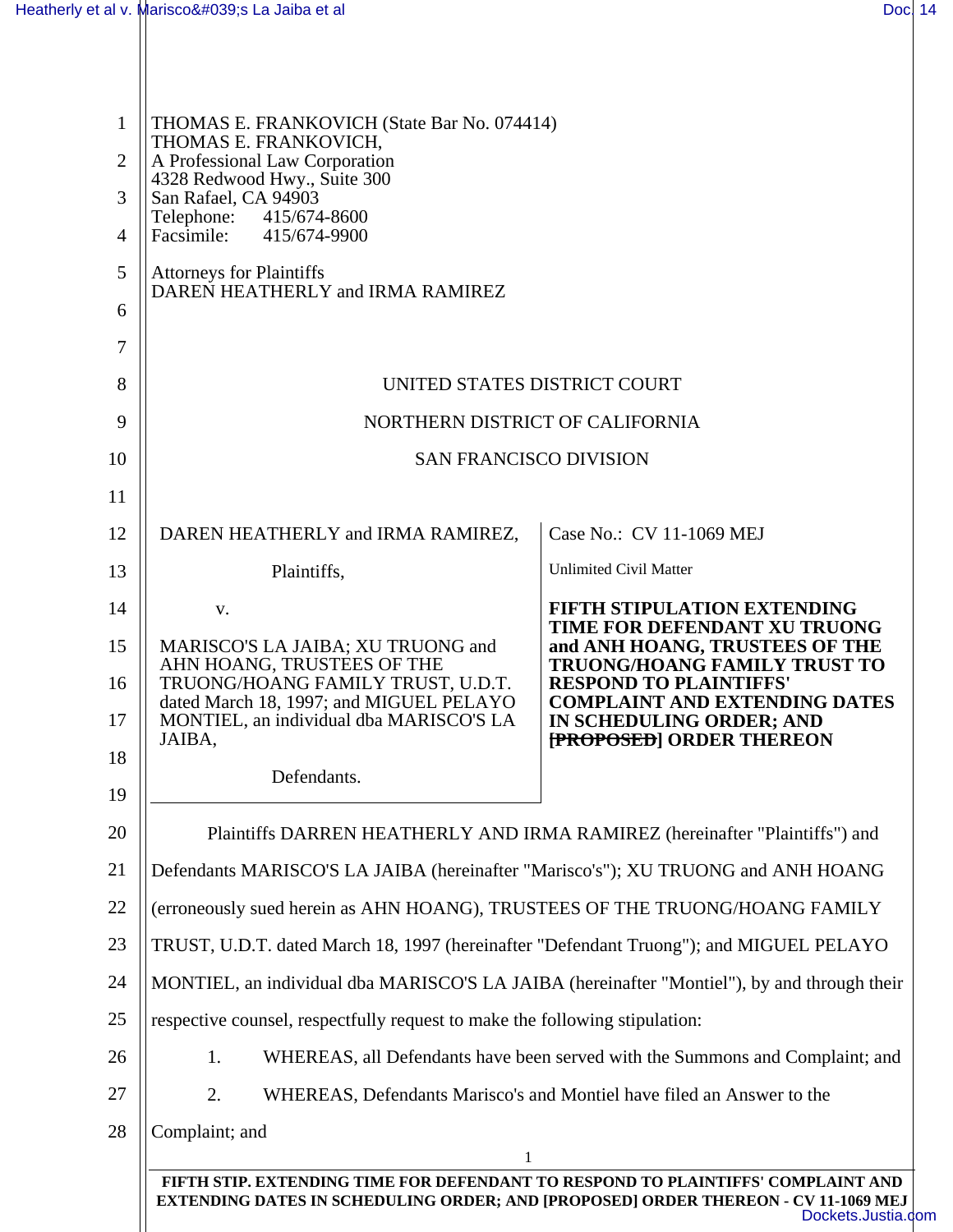| $\mathbf{1}$   | 3.                                                                                                                                                                            | WHEREAS, the Court has entered four prior Orders extending the dates in the         |  |  |  |
|----------------|-------------------------------------------------------------------------------------------------------------------------------------------------------------------------------|-------------------------------------------------------------------------------------|--|--|--|
| $\overline{2}$ | Scheduling Order based on Stipulations agreed to by the parties.                                                                                                              |                                                                                     |  |  |  |
| 3              | 4.                                                                                                                                                                            | WHEREAS, the Court's most recent order of July 29, 2011 extended the date in the    |  |  |  |
| $\overline{4}$ | Scheduling Order as follows:                                                                                                                                                  |                                                                                     |  |  |  |
| 5              | Defendant Truong's response to the Complaint due August 11, 2011.                                                                                                             |                                                                                     |  |  |  |
| 6              | Parties to complete Initial Disclosures by August 12, 2011.                                                                                                                   |                                                                                     |  |  |  |
| 7              | Parties to hold a joint inspection of the premises by August 19, 2011                                                                                                         |                                                                                     |  |  |  |
| 8              | Parties to meet and confer in person to discuss settlement by August 29, 2011.                                                                                                |                                                                                     |  |  |  |
| 9              | Parties to file "Notice of Need for Mediation" by October 4, 2011.                                                                                                            |                                                                                     |  |  |  |
| 10             | 5.                                                                                                                                                                            | WHEREAS, on July 5, 2011, Defendant Truong made a written settlement offer to       |  |  |  |
| 11             | Plaintiffs.                                                                                                                                                                   |                                                                                     |  |  |  |
| 12             | 6.                                                                                                                                                                            | WHEREAS, on July 20, 2011, Plaintiffs made a written counteroffer for settlement to |  |  |  |
| 13             | Defendant Truong.                                                                                                                                                             |                                                                                     |  |  |  |
| 14             | 7.                                                                                                                                                                            | WHEREAS, on July 26, 2011, Defendant Truong replied with another offer of           |  |  |  |
| 15             | settlement.                                                                                                                                                                   |                                                                                     |  |  |  |
| 16             | 8.                                                                                                                                                                            | WHEREAS, Defendant Truong and Plaintiffs continue to actively attempt to negotiate  |  |  |  |
| 17             | a settlement in the above-referenced case, and wish to reduce fees, costs and litigation expenses in                                                                          |                                                                                     |  |  |  |
| 18             | doing so.                                                                                                                                                                     |                                                                                     |  |  |  |
| 19             | 9.                                                                                                                                                                            | WHEREAS, the parties believe it would be in the interests of efficiency and economy |  |  |  |
| 20             | to extend the time for Defendant Truong to respond to Plaintiff's Complaint and to further extend for                                                                         |                                                                                     |  |  |  |
| 21             | 30 days or until the next business day if the date falls on a Saturday, Sunday or Court holiday, the                                                                          |                                                                                     |  |  |  |
| 22             | dates in the July 29, 2011 Order.                                                                                                                                             |                                                                                     |  |  |  |
| 23             | IT IS STIPULATED that:                                                                                                                                                        |                                                                                     |  |  |  |
| 24             | 1.                                                                                                                                                                            | Defendant Truong will have up to and including September 12, 2011 to respond to the |  |  |  |
| 25             | Complaint;                                                                                                                                                                    |                                                                                     |  |  |  |
| 26             | 2.                                                                                                                                                                            | The parties will complete initial disclosures by September 12, 2011;                |  |  |  |
| 27             | 3.                                                                                                                                                                            | The parties will hold a joint inspection of the premises by September 19, 2011;     |  |  |  |
| 28             |                                                                                                                                                                               |                                                                                     |  |  |  |
|                | 2                                                                                                                                                                             |                                                                                     |  |  |  |
|                | FIFTH STIP. EXTENDING TIME FOR DEFENDANT TO RESPOND TO PLAINTIFFS' COMPLAINT AND<br><b>EXTENDING DATES IN SCHEDULING ORDER; AND [PROPOSED] ORDER THEREON - CV 11-1069 MEJ</b> |                                                                                     |  |  |  |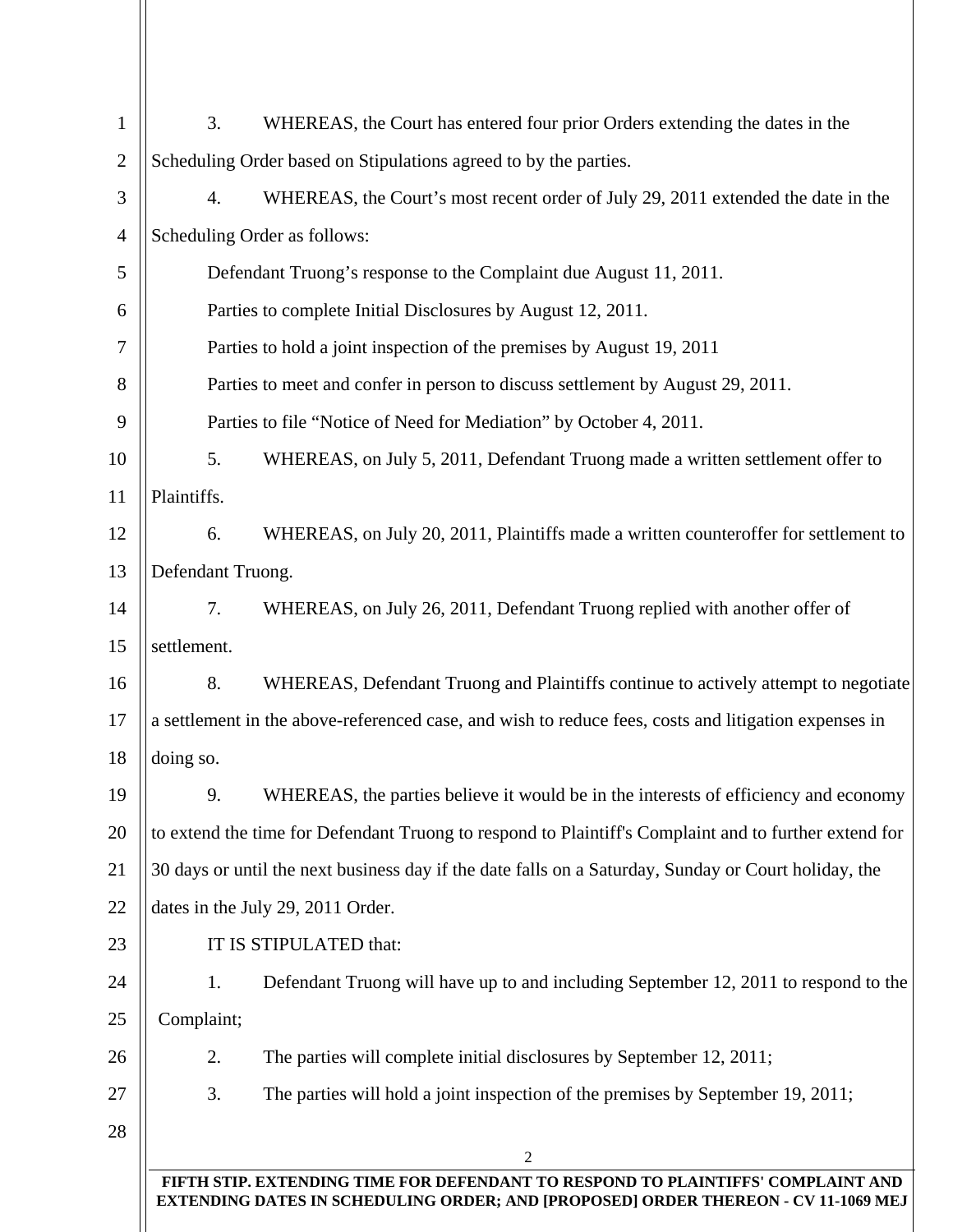| $\mathbf{1}$   | 4.<br>The last day for the parties to meet and confer in person to discuss settlement is                                                                                      |                                                                                              |  |
|----------------|-------------------------------------------------------------------------------------------------------------------------------------------------------------------------------|----------------------------------------------------------------------------------------------|--|
| $\overline{c}$ | September 29, 2011;                                                                                                                                                           |                                                                                              |  |
| 3              | 5.<br>The last day for Plaintiffs to file "Notice of Need for Mediation" is November 4, 2011.                                                                                 |                                                                                              |  |
| 4              |                                                                                                                                                                               |                                                                                              |  |
| 5              | DATED: August 11, 2011                                                                                                                                                        | THOMAS E. FRANKOVICH,                                                                        |  |
| 6              |                                                                                                                                                                               | A Professional Law Corporation<br><b>Attorneys for Plaintiffs</b>                            |  |
| 7              |                                                                                                                                                                               | DAREN HEATHERLY and IRMA RAMIREZ                                                             |  |
| 8              |                                                                                                                                                                               | $\frac{\sqrt{s}}{\text{Thomas } E. \text{ Frankovich}}$<br>By:                               |  |
| 9              | DATED: August 11, 2011                                                                                                                                                        | AARON & WILSON, LLP                                                                          |  |
| 10             |                                                                                                                                                                               | <b>Attorneys for Defendants</b><br>MARISCO'S LA JAIBA; MIGUEL PELAYO                         |  |
| 11             |                                                                                                                                                                               | MONTIEL, an individual dba MARISCO'S LA<br><b>JAIBA</b>                                      |  |
| 12<br>13       |                                                                                                                                                                               | <i>s/Robert S. Aaron</i><br>By:<br>Robert S. Aaron                                           |  |
| 14             | DATED: August 11, 2011                                                                                                                                                        | <b>HATCHER &amp; RUNDEL</b>                                                                  |  |
| 15             |                                                                                                                                                                               | <b>Attorneys for Defendants</b>                                                              |  |
| 16             |                                                                                                                                                                               | MARISCO'S LA JAIBA; MIGUEL PELAYO<br>MONTIEL, an individual dba MARISCO'S LA<br><b>JAIBA</b> |  |
| 17             |                                                                                                                                                                               | <i>s/ William W. Hatcher, Jr.</i><br>By:                                                     |  |
| 18             |                                                                                                                                                                               | William W. Hatcher, Jr.                                                                      |  |
| 19             | DATED: August 11, 2011                                                                                                                                                        | SPAULDING McCULLOUGH & TANSIL LLP                                                            |  |
| 20             |                                                                                                                                                                               | <b>Attorneys for Defendants</b><br>XU TRUONG and ANH HOANG, Trustees of the                  |  |
| 21             |                                                                                                                                                                               | TRUONG/HOANG FAMILY TRUST, U.D.T. dated<br>March 18, 1997 (erroneously sued herein as AHN    |  |
| 22             |                                                                                                                                                                               | HOANG)                                                                                       |  |
| 23             |                                                                                                                                                                               | /s/ Mary P. Derner<br>Mary P. Derner<br>By:                                                  |  |
| 24             |                                                                                                                                                                               |                                                                                              |  |
| 25<br>26       |                                                                                                                                                                               | <b>ORDER</b>                                                                                 |  |
| 27             | IT IS SO ORDERED that Defendant Truong will have up to and including September 12,                                                                                            |                                                                                              |  |
| 28             | 2011 to respond to the Complaint.                                                                                                                                             |                                                                                              |  |
|                |                                                                                                                                                                               | 3                                                                                            |  |
|                | FIFTH STIP. EXTENDING TIME FOR DEFENDANT TO RESPOND TO PLAINTIFFS' COMPLAINT AND<br><b>EXTENDING DATES IN SCHEDULING ORDER; AND [PROPOSED] ORDER THEREON - CV 11-1069 MEJ</b> |                                                                                              |  |